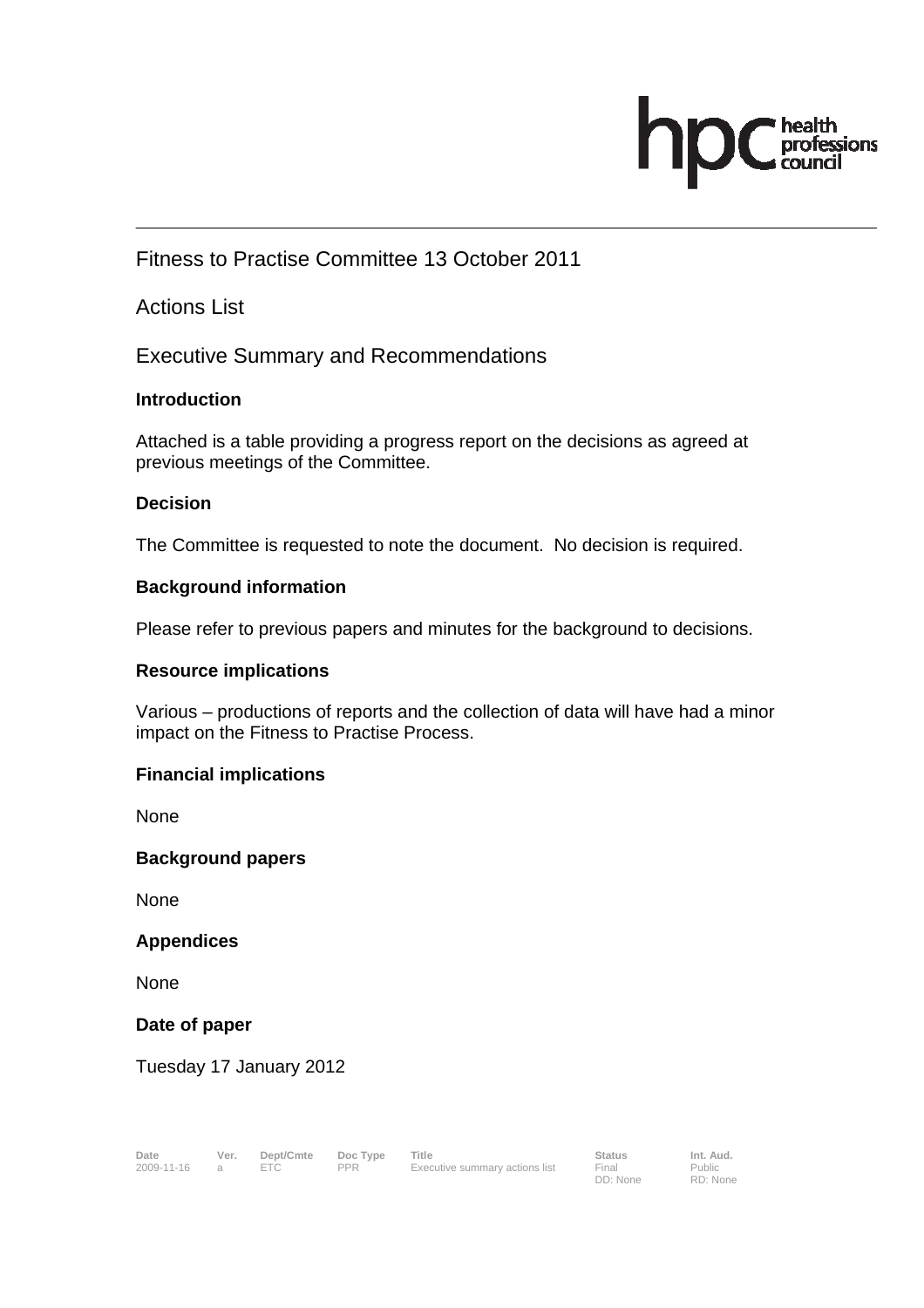

## Matters arising from the meeting of 13 October 2011

| Ref. | <b>Action point</b><br>(and location in the minutes)                                                                                                                                                                              | <b>Action</b><br>by | <b>Comments</b>                                               |
|------|-----------------------------------------------------------------------------------------------------------------------------------------------------------------------------------------------------------------------------------|---------------------|---------------------------------------------------------------|
|      |                                                                                                                                                                                                                                   |                     |                                                               |
| 7.2  | <b>Longitudinal Monitoring</b>                                                                                                                                                                                                    | Ongoing             | <b>ONGOING</b>                                                |
|      | Director of Fitness to Practise to<br>include data on decisions involving<br>Registrants who had been subject to<br>multiple allegations over a number<br>for years in the next report into<br>Investigating Committee decisions. |                     | Paper to be provided to the next<br>meeting of the Committee. |
| 7.2  | <b>Quality of Complaints</b>                                                                                                                                                                                                      |                     | <b>COMPLETE</b>                                               |
|      | Director of Fitness to Practise to<br>consider a review into the quality of<br>complaints when developing future<br>work plans.                                                                                                   |                     | Information provided as part of<br>Workplan item.             |
| 10.5 | The Standard of Acceptance for<br><b>Allegations</b>                                                                                                                                                                              | 06/12/11            | <b>COMPLETE</b>                                               |
|      | Director of Fitness to Practise to<br>submit the revised policy to the next<br>meeting of the Council.                                                                                                                            |                     | Policy approved by the Council<br>on 6 December.              |
| 11.3 | <b>Practice Note: Case to Answer</b>                                                                                                                                                                                              | 06/12/11            | <b>COMPLETE</b>                                               |
|      | <b>Director of Fitness to Practise to</b><br>submit the practice note to the next<br>meeting of the Council.                                                                                                                      |                     | Policy approved by the Council<br>on 6 December.              |

Final<br>DD: None

Public RD: None